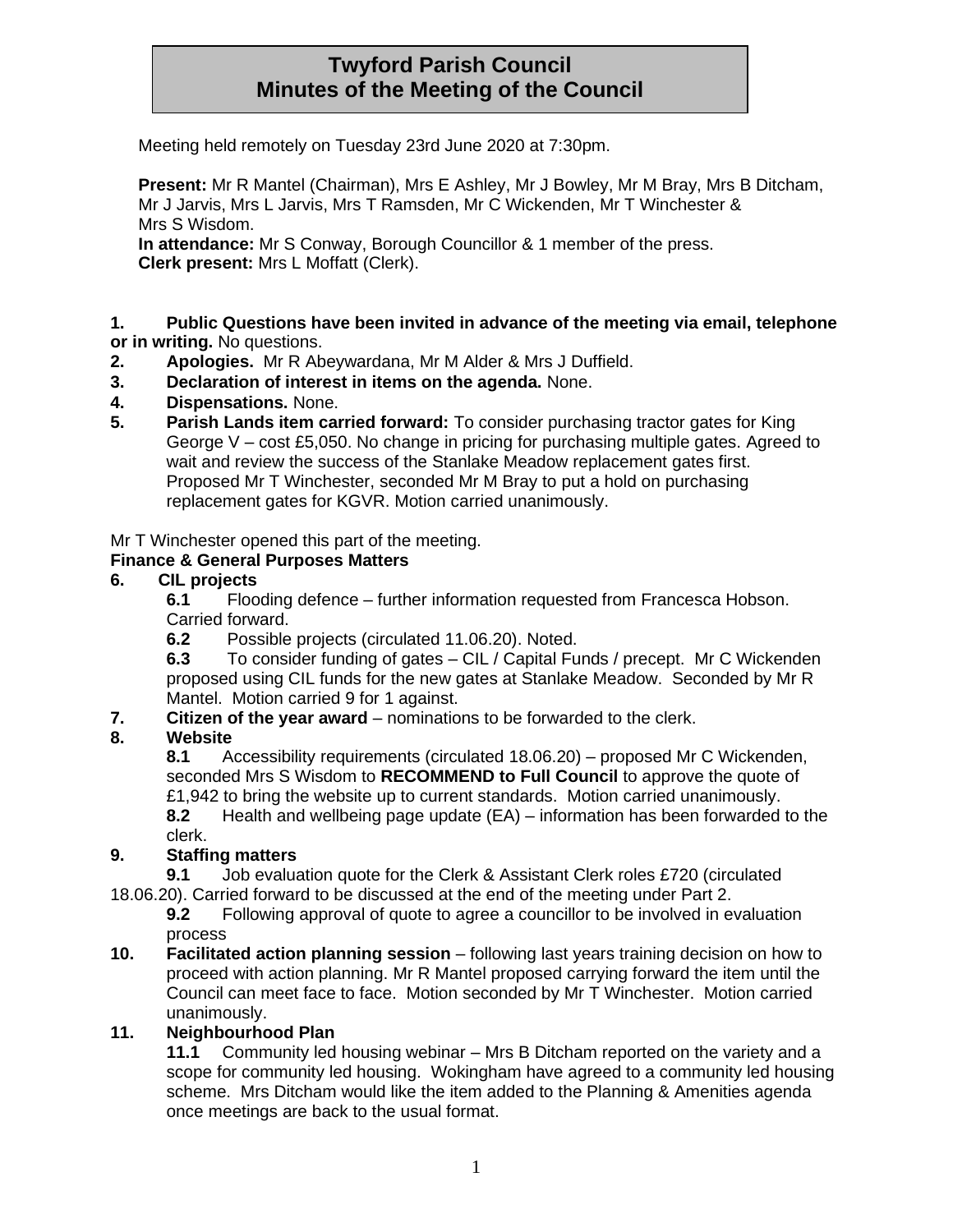**11.2** Alex Cruickshank – offer of paid services. View to assisting with the production of the green infrastructure and nature conservation element of the Neighbourhood Plan (circulated 12/06/20). Mr C Wickenden to contact. Mr T Winchester reminded Mr Wickenden that 3 quotes would be required.

**11.3** Grant submission process. Mr C Wickenden reported on the grant process and it was agreed that Mrs B Ditcham, Mr C Wickenden and Mr T Winchester will start the grant submission process. The proposal circulated was for engagement which will not be applicable under Covid-19.

**12. Twyford in Bloom** Mrs B Ditcham reported. The handing baskets are looking good and also the living lamppost donated by the David Brownlow trust. There are a further 3 living lampposts due to be installed. Mrs B Ditcham asked that the Assistant Clerk write to the list of volunteers to keep them on board and suggest that they get involved with the TRHA initiative, Twyford Together virtual bloom or Twyforward initiative.

#### **Finance Committee items to note:**

- **1.** May balances
	- Bank balances as at the end of May 2020. Nat West current account £35,434.28, Unity Trust current account £61,247.07, deposit account £96,957.83, income bonds £37,000, national savings account £3,128.31 and Twycombe Lodge tenants deposit account £3019.49.
	- VAT return for May 2020 £1,511.05.
- **2.** Quarterly budget & capital statement to 31.03.20 circulated 18.06.20.
- **3.** Purchase of USB headphones Assistant Clerk £30.42

#### **Full Council Matters**

**13. Minutes of the Full Council meeting held on 16th June 2020 (to be signed at a later date).** Approval of the minutes as a true and accurate record proposed Mrs T Ramsden, seconded Mr C Wickenden, motion carried unanimously.

### **14. Borough Councillor report**

Email report from Mr L Ferris (circulated 22.06.20): He reported a series of briefings on the impact of Covid\_19 on our area. He expressed concern as to the impact on our local Care Homes. At least 40% of all Covid\_19 deaths have been in our care homes. He reported that Bridge House had some fatalities from this virus.The financial position for WBC is starting to look rather bleak. Mr S Conway & Mr Ferris have liaised with local businesses so that they could apply for the Govt Grants that have been made available. Not everyone was paid out, but they now have a discretionary grant which gives greater flexibility. A decision on this is due at Council on June 29. If some local businesses have currently been declined there may now be a further opportunity. Funds are limited however. They have had briefings on Adult Social Care activities, the Community Hub at St Crispins, schools and whether they would reopen, testing, PPE, Care Homes etc. Mr S Conway reported.

- Re-opening of the shops has gone well.
- Gearing up for the other businesses opening on  $4<sup>th</sup>$  July.
- WBC are now considering applications from businesses that have applied for the bounce back loan.
- The Council virtual meeting was very difficult and lengthy.
- There is no planning meeting in June but there will be one in July.
- Planning applications are low.
- The libraries can hopefully be re-opened after  $4<sup>th</sup>$  July.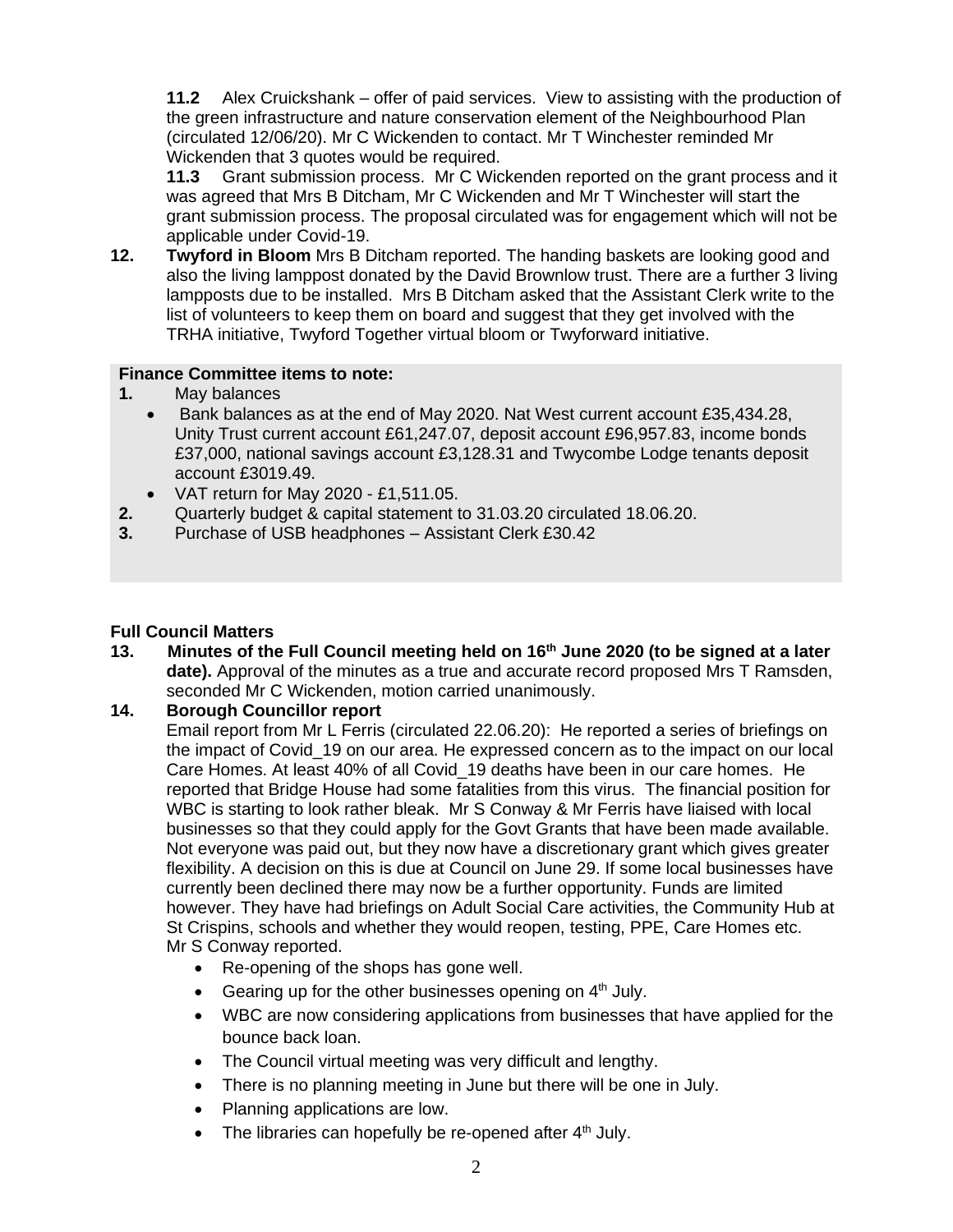- Local Plan will need to be restarted.
- Mr Conway strongly supported the suggestion of the Neighbourhood Plan carrying out a housing needs survey.
- The Christmas fayre may not be able to run.

There were no questions.

## **15. Clerks report**

Councillor vacancy – a bye election has not yet been requested and as of tomorrow the vacancy can be filled by co-option.

Twitter messages – Reports that the KGVR playground ties securing the gates were being removed and the area was filled with litter, debris and smashed glass. Residents had been using the playpark assuming it had been opened. Ranger cleared and secured the area on Sunday morning. After the area had been broken into again the gates were secured with chains and padlocks. Notices have been placed on social media confirming that the Council are following government guidelines and the parks are closed. Website – on the Covid-19 page we have added links to local resident Shirley Pearce's blogs on:

- Explaining Covid-19 to people with dementia
- How to keep in touch with them in care homes
- Dealing with their stress during lockdown

- Suggestion to create a page for the Stanlake Meadow Copse to record photos showing the progress in re-wilding, advertise for Friends of Stanlake Copse volunteers, volunteers to help with watering, colouring sheets for children. Possible QR code on the lectern.

## **16. Community Resilience program**

- **16.1** Twyforward Arts and Crafts festival 2020 leaflets are being distributed.
- **16.2** Health and wellbeing page no further update.
- **16.3** Wokingham Community Hub Update no report.

**16.4** Green Prescriptions – Mrs Ramsden reported on a meeting with Fiona Price and Duncan MacKay. A meeting with the social prescriber is planned for Thursday.

## **17. Communication & liaison with other groups within the Parish**

**17.1** WBC meeting to support Twyford shops to re-open 11.06.20 & 19.06.20 Banners, posters, window stickers and A frames were delivered prior to the non essential shops opening. Twyford Together assisted with the distribution and retailers were pleased to receive the marketing material. Banners were put up by the Ranger. Further supplies of the banners and A frames have been ordered but the retail areas are well covered with the signage. The meeting on the  $19<sup>th</sup>$  reviewed the re-opening of the retail areas and it was thought the start was slow but heading back to a new normal. The next meeting on this Thursday 25<sup>th</sup> will focus on pubs and restaurants. Rob Yeadon of Twyford together is gauging which businesses will re-open and a short questionnaire is being compiled by WBC which Rob will distribute. WBC will collate the responses.

## **18. Items to be discussed at the next meeting** – no items.

## **Part 2 Confidential Information**

## **9. Staffing matters**

**9.1** Job evaluation quote for the Clerk & Assistant Clerk roles £720 (circulated 18.06.20). The Council agreed that as confidential items were to be discussed the Chairman invoked Standing Order 1C "That in view of the special or confidential nature of the business about to be transacted, it is advisable in the public interest that the public and press be